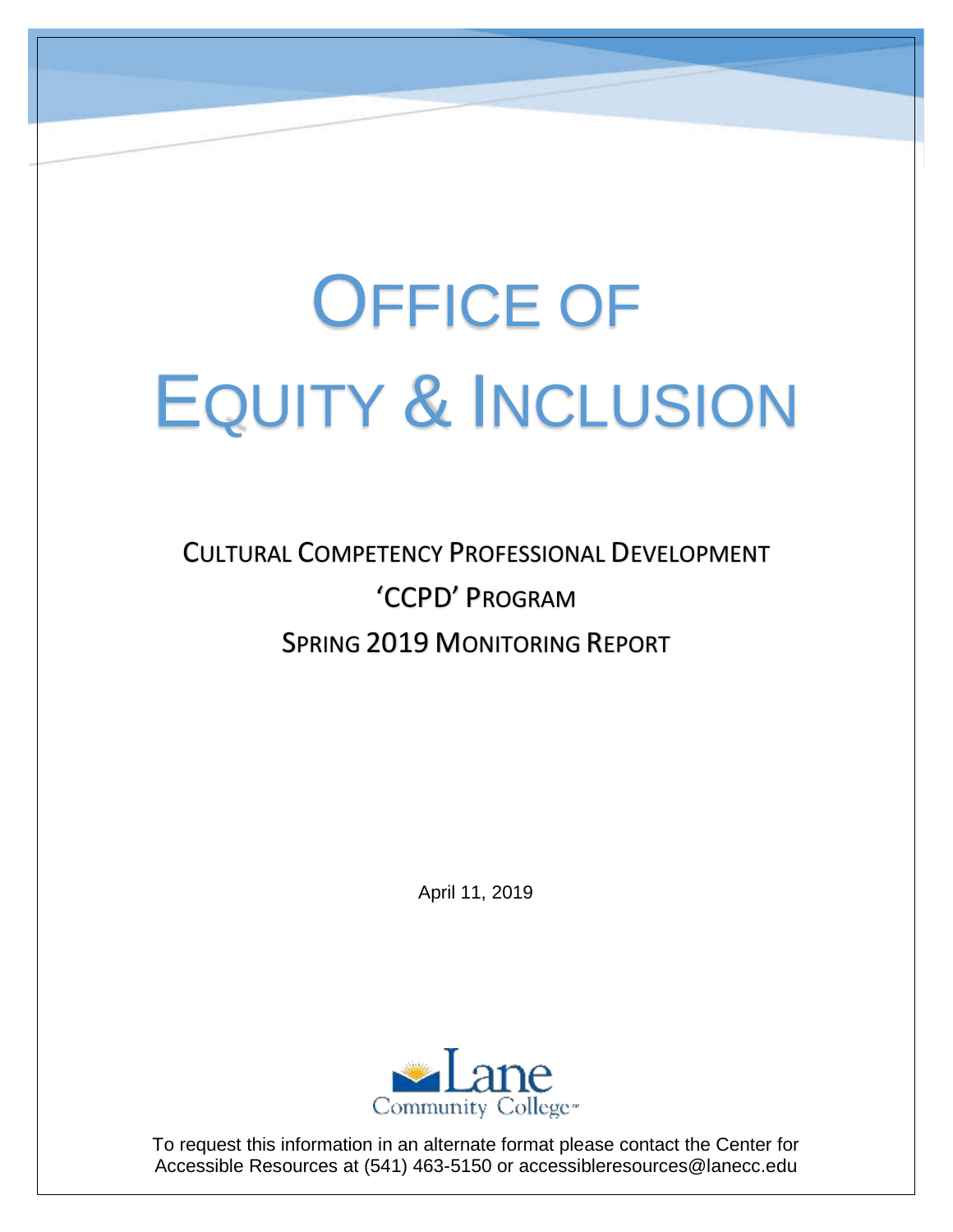#### **Overview**

#### **Strategic Direction**

#### **Access, Equity, and Inclusion through a Social Justice Framework**

 Implementing a Social Justice Framework will create an Equity Lens (ensuring that issues of privilege, oppression, discrimination are recognized, understood, and addressed), which provides structures, systems and support for:

- Advancing individual and collective growth in cultural fluency, agility and competency across the institution
- Bringing stakeholder groups together to identify and remedy barriers to social justice at Lane
- Improving recruitment and retention of diverse students and staff
- Increasing the range, scope and depth of curriculum available to students focused on issues of diversity, equity and inclusion
- Demonstrating leadership in social justice to the communities we serve

#### **CCPD Implementation Team**

 The Cultural Competency Professional Development (CCPD) team was formed shortly after the adoption of BP520, under the direction of the Chief Diversity Officer at the time. This team is comprised of members representing all stakeholder groups: faculty, classified staff, and management. We developed a work plan, focusing on researching best practices, recruiting and consulting with employee content experts, and outreach to local and national experts in the area of employee diversity training and development. Those interested in joining the team are encouraged to contact the Associate Vice President of Equity and Inclusion.

#### **CCPD Program Overview**

 The primary avenues for professional development have focused on free-standing workshop deliveries, fall in-service and spring conference plenary and workshop presentations, and new employee on-boarding presentations. The CCPD is proposing a baseline of 12 hours of participation, and the team is seeking to provide a number of additional diverse platforms for employee engagement.

#### **Tracking Data**

 This report includes the board policy, the state mandate, our list of topics, and an attendance table tracking activities delivered from May 2016 through January 2019.

- $\checkmark$  Table 1 Summarizes data by employee type
- $\checkmark$  Table 2 Lists the CCPD offerings and attendance by date

#### **Next Steps**

 The Office of Equity and Inclusion is tracking CCPD trainings at this time. We are continuing to work with Human Resources, the President's Office, and IT to develop systems and structures to evaluate & assess the effectiveness of the CCPD program. The college will be implementing the use of Safe Colleges online training platform, with a set of trainings required of all college employees in the 2019-2020 academic year.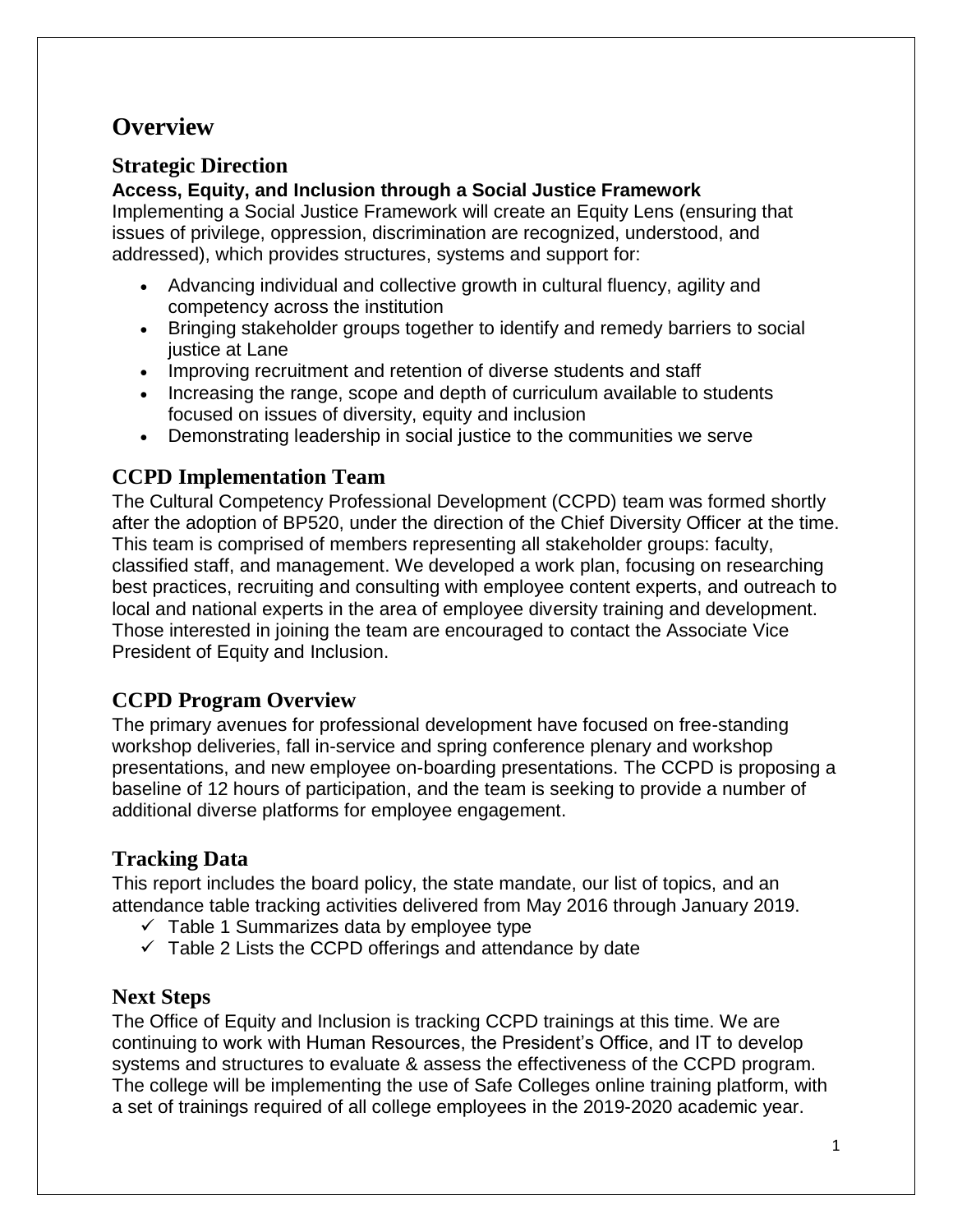#### **Cultural Competency Professional Development**

#### **Board Policy: BP520 Policy Title:** CULTURAL COMPETENCY

 Lane's core values of respect for diversity, and for a safe, respectful and inclusive working and learning environment, require cultural competence/diversity awareness among its employees.

 An inclusive culture is one that cultivates respect, equity and positive recognition of cultural differences among all members of the community. It requires that the social and institutional responses to cultural differences encourage and promote positive learning and working experiences.

 To build individual and collective capacity for diversity awareness/cultural competence, the president is directed to ensure the implementation of a program of professional development that requires all employees to participate in appropriate education and training. The president shall assure the development of an evaluation and \*tracking system to assess the effectiveness of the program and submit a monitoring report to the board on an annual basis.

ADOPTED: February 5, 2014

#### **Oregon House Bill 2864**

 This mandate "requires each community college and public university to establish a [cultural competency oversight committee. Requires committee to adopt and implement cultural fluency and competency standards for all employees of community college or public university.] process for recommending, and providing oversight for implementation of, cultural competency standards for institution and institution's employees. Lists requirements that process established by institution must satisfy."

 "Cultural competency" means an understanding of how institutions and individuals can respond respectfully and effectively to people from all cultures, economic statuses, language backgrounds, races, ethnic backgrounds, disabilities, religions, genders, gender identifications, sexual orientations, veteran statuses and other characteristics in a manner that recognizes, affirms and values the worth, and preserves the dignity, of individuals, families and communities.

 Each public institution of higher education shall establish a process for recommending, and providing oversight for the implementation of, cultural competency standards for the public institution of higher education and the institution's employees. …

EFFECTIVE: January 1, 2018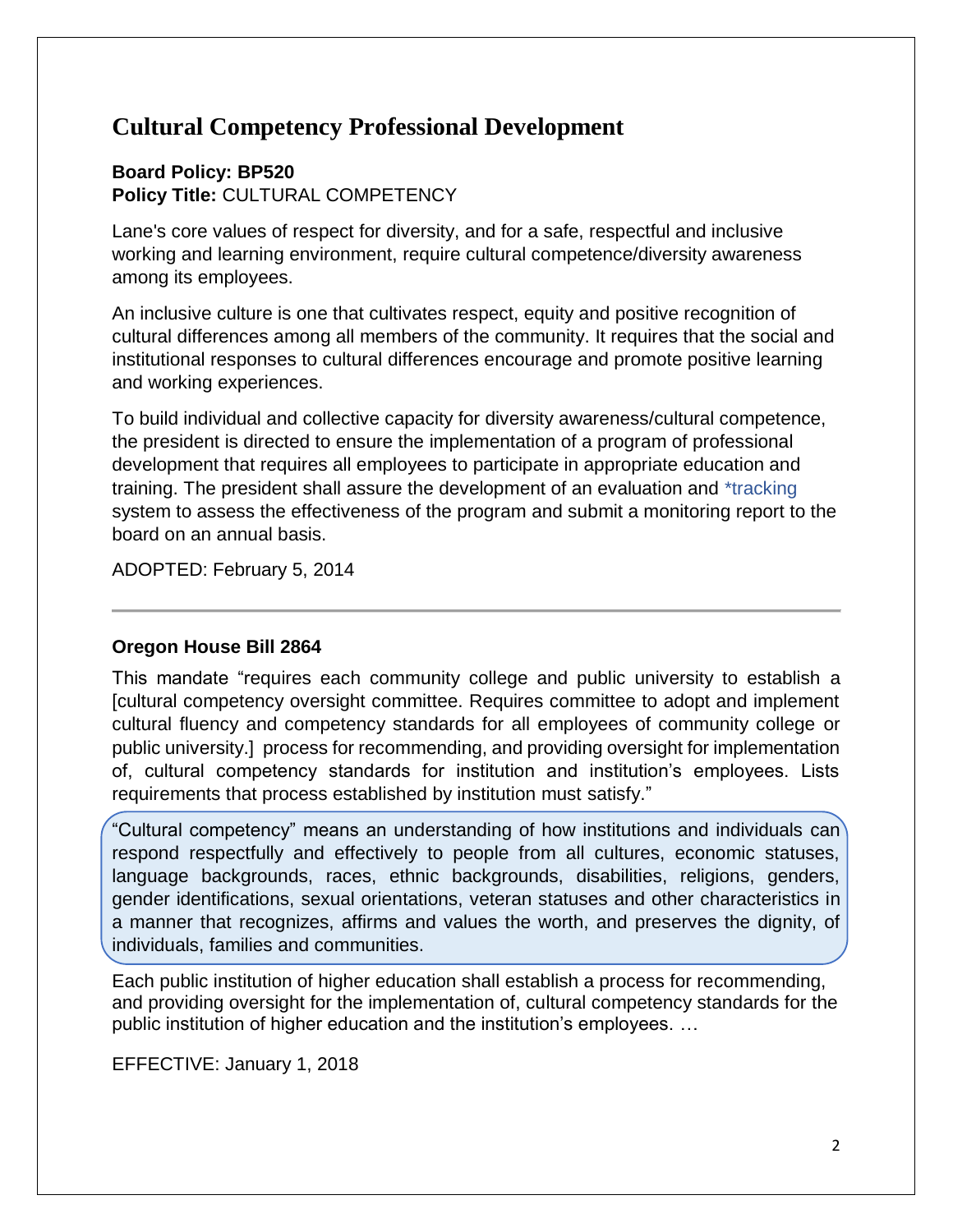#### **Cultural Competency Professional Development Monitoring Report**

#### **Current Topic Focus Areas Include:**

- $\Box$  Race, Ethnicity, Culture and Language
- $\Box$  Religion and Spirituality
- □ Socio-Economic Background and Social Class
- □ Accessibility, Age, Ability, and Mental Health ('A3M')
- □ Veterans and Military Status
- □ Understanding of Social Justice
- □ Understanding of the Dynamics Related to Power, Privilege, and Oppression
- Gender Spectrum, Sexual Orientation, Sexism, Heterosexism
- $\square$  Intersectionality
- □ Prison Industrial Complex: School-to-Prison Pipeline
- $\Box$  Implicit Bias
- □ Sexual Assault

#### **Tracking details**

 CCPD Reported 1,548 hours of training as of September 13, 2017, summarized by group. The new database is tracking a total of 2,147 hours across all offerings as of March 28, 2019, with a few missing points of data. When constrained to current employees, we see we have retained 1743.5 hours of our investment in Cultural Competency Professional Development in 407 employees, tracking a loss of 403.5 hours to employee separations.

| <b>ECLS</b>    | <b>Schedule</b>             | <b>Current Roster</b> | <b>Participants</b> | <b>Hours Retained</b> |
|----------------|-----------------------------|-----------------------|---------------------|-----------------------|
| C <sub>1</sub> | <b>Full Time Classified</b> | 276                   | (138) 50.00%        | 624.00                |
| C <sub>2</sub> | <b>Part Time Classified</b> | 49                    | (24) 48.98%         | 109.00                |
| C <sub>3</sub> | <b>Hourly Classified</b>    | 444                   | (40) 9.01%          | 135.00                |
| C <sub>4</sub> | <b>Casual Classified</b>    | 41                    | (3) 7.32%           | 18.00                 |
| F <sub>1</sub> | <b>Fulltime Faculty</b>     | 205                   | (98) 47.80%         | 404.00                |
| F <sub>2</sub> | Part Time Faculty           | 250                   | (54) 21.60%         | 229.50                |
| F <sub>3</sub> | <b>Hourly Faculty</b>       | 190                   | (9) 4.74%           | 38.00                 |
| F4             | N, NE PT Faculty            | 17                    | $0\%$               | 0.00                  |
| F <sub>6</sub> | <b>Flight Tech Faculty</b>  | 5                     | $0\%$               | 0.00                  |
| M1             | Management                  | 68                    | (41) 60.29%         | 186.00                |
| <b>Totals</b>  |                             | 1,545                 | (407) 26.34%        | 1,743.50              |

*Table 1 Summary by Employee Type* 

 The primary drivers for Lane's CCPD Training have been in-house practitioners, with deliveries at fall in-service and spring conference, freestanding ad-hoc workshop presentations delivered by CCPD coalition team members, and new employee 'Welcome to Lane' on-boarding presentation opportunities. Recently, departments have been encouraged to schedule a Respectful Work Environment training, delivered by workplace consultant John Lenssen.